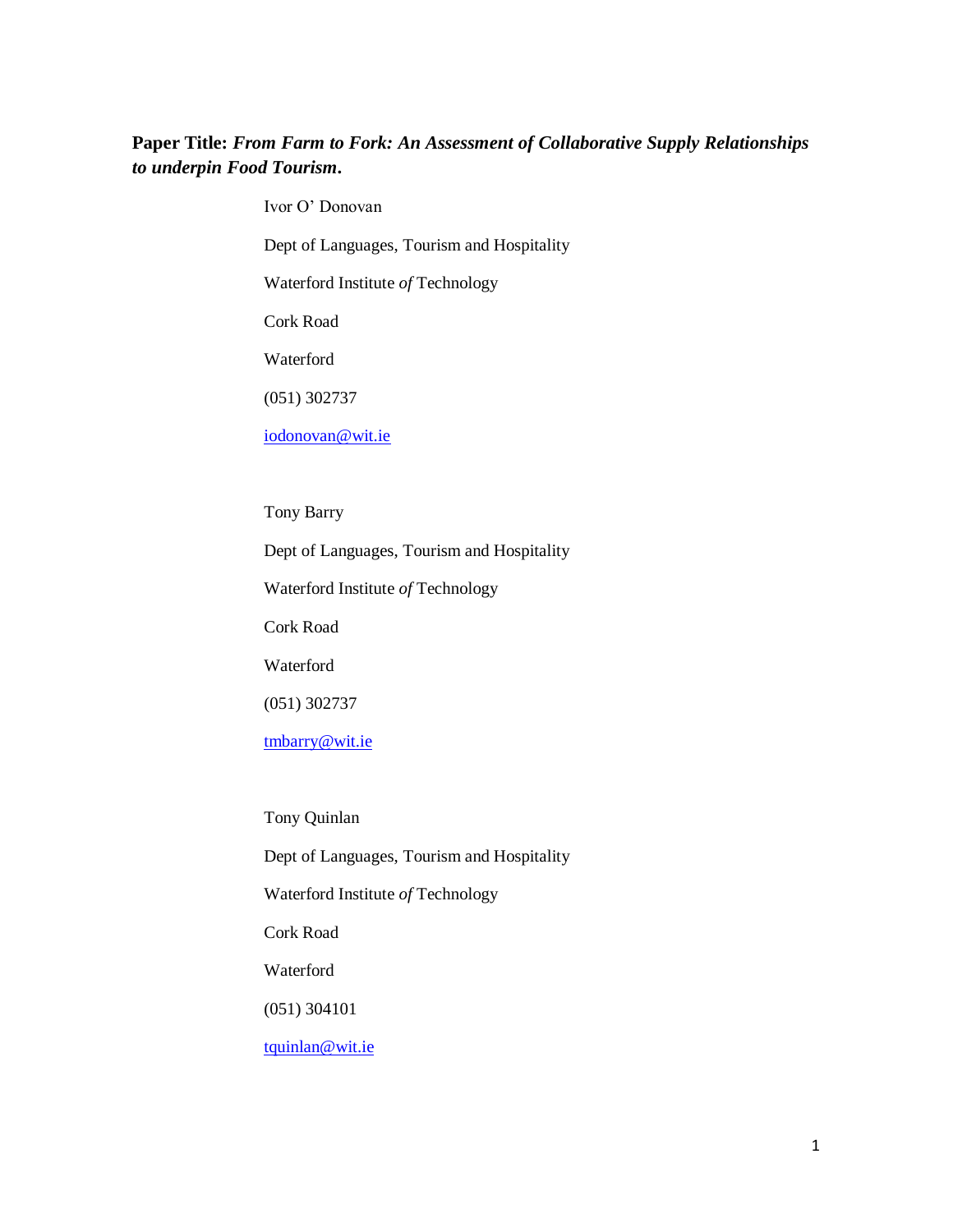# *From Farm to Fork: An Assessment of Collaborative Supply Relationships to underpin Food Tourism*.

Internationally, the food sector appears to be thriving and has excellent growth prospects. In a tourism context food is considered as a major element of tourism strategy, it is accepted as a primary motivator in destination choice and related tourist desires for sense of the authentic. In Ireland, food production, distribution, marketing and food tourism are the combined remit of a number of policy bodies. In a competitive economic environment, policy makers advocate the cultivation of food culture through greater supply chain collaboration as a means to improving product quality, customer satisfaction and competitiveness. This paper presents the findings of an in-depth consultation process with a wide sample of stakeholder groups to propose a framework of tangible recommendations to enhance direct supply chain relationships in food tourism and food service operations. It is envisaged that this research will act as a reference point for policy makers to guide, support, facilitate and assist hospitality industry and food producers to collaborate and form sustainable strategic relationships to support food tourism.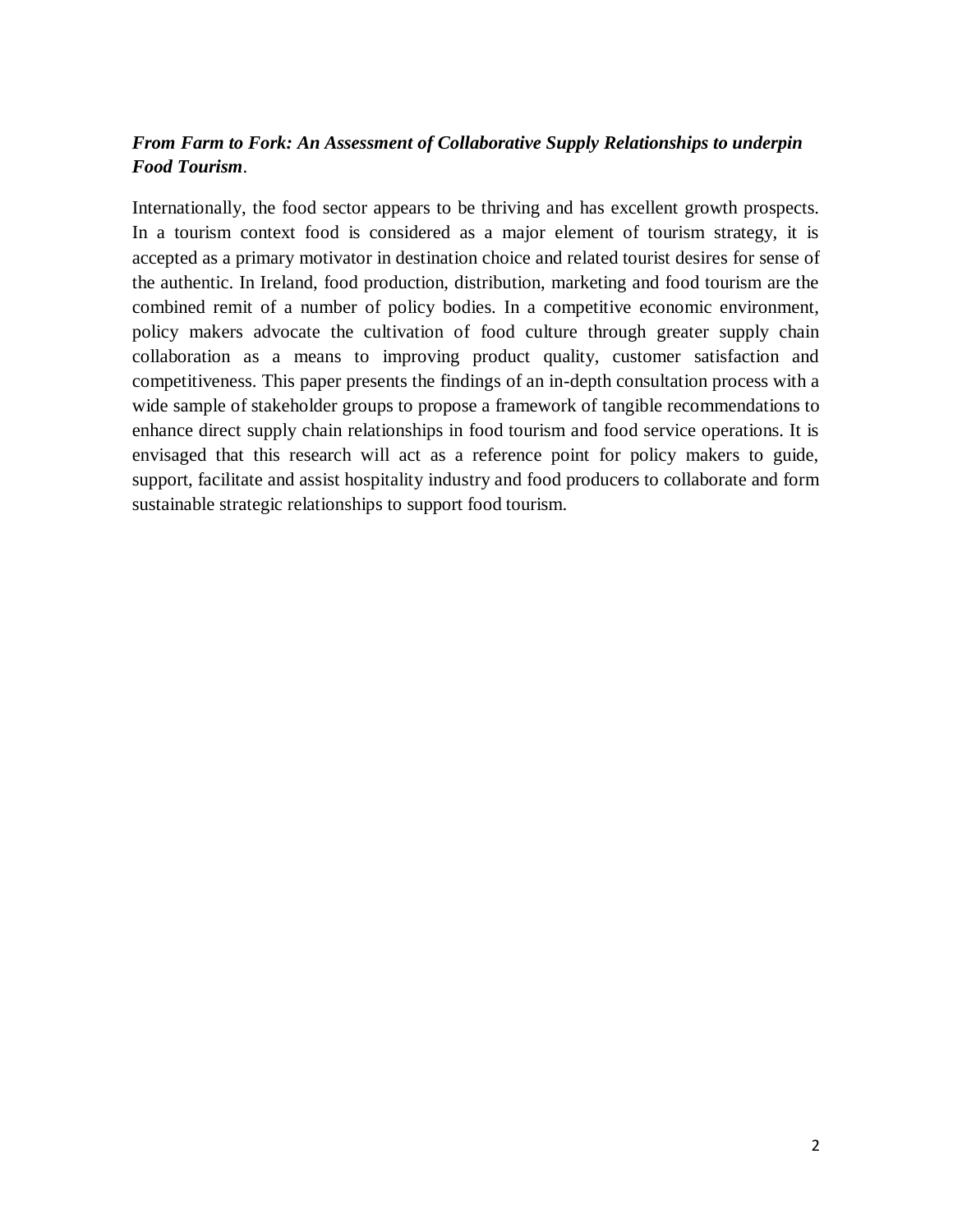#### **Background**

Ireland has experienced a change in fortunes over the last four years which has led to a reappraisal of the value of indigenous manufacturing and service elements to the economy. The interconnected economic branches of agribusiness, hospitality and tourism have long been recognised as core areas through which countries, regions and destinations can generate competitive advantage (Meler & Cerovic, 2003). Internationally food and food tourism appear to be thriving and have excellent growth prospects (Henderson, 2009); food has become a major element of tourism strategy and is now accepted as a primary motivator in destination choice and a satisfier of both physiological needs and related tourist desires for sense of place and authenticity (Tikkanen, 2007, Sims, 2009). In 2009 tourist expenditure on food and drink amounted to almost  $\epsilon$ 2 billion, representing the largest single component of individual visitor expenditure (Fáilte Ireland, 2010). In Ireland, food production, distribution, marketing and food tourism are the combined remit of a number of government policy makers; individually, these organisations acknowledge the importance of direct food supply chains as a means to improving product quality, customer satisfaction and competitiveness. They also acknowledge that such direct relationships are increasingly important to national and regional economies, creating employment and playing an integral role in positioning of Ireland as a Food Island (Bord Bia, 2008b). Two key agencies are responsible for the developing strategy in relation to food and food tourism, namely Bord Bia, the Irish state food agency and Fáilte Ireland, the national tourism development authority. In its document "*Anticipating Tomorrow: Shaping the future of Irish food and drink market towards 2020"* Bord Bia (2008a) outlines a vision that builds on Ireland's positive image as a food producer by emphasising the local, the ethical, the natural and nutritious as key elements in the development of a dining out culture. Fáilte Ireland (2010) recognises food as playing an ever increasing role in national tourism strategy by identifying local food as a key driver for consumers in both choice of destination and the purchase of food services within destinations. In developing a National Food Tourism Implementation Framework, Fáilte Ireland (2010) proposes a strategy for food tourism based upon the twin aims of promoting a local food culture and expanding the number/variety of authentic high quality food experiences in key destinations across the country. In addition to the public sector policy makers there are also interest groups, producers and practitioners (see Figures 1.1 and 1.2) who advocate the view that there is a requirement for the promotion and development of more sustainable approaches to food supply chains by adapting our food production, sourcing, quality and standards to realise the potential competitive and economic benefits for food, tourism and hospitality industries (Henderson, 2009).

This paper builds upon a 2009 study which explored the extent to which hospitality organisations in the Southeast of Ireland engage in direct supply chain relationships to procure local food. The research sought to explore the espoused benefits of '*farm to fork'* relationships and identify the perceived challenges in forming and maintaining these direct food supply chain relationships. A key finding that emerged from that study was the need for a more holistic approach to the development of direct supply chain relationships that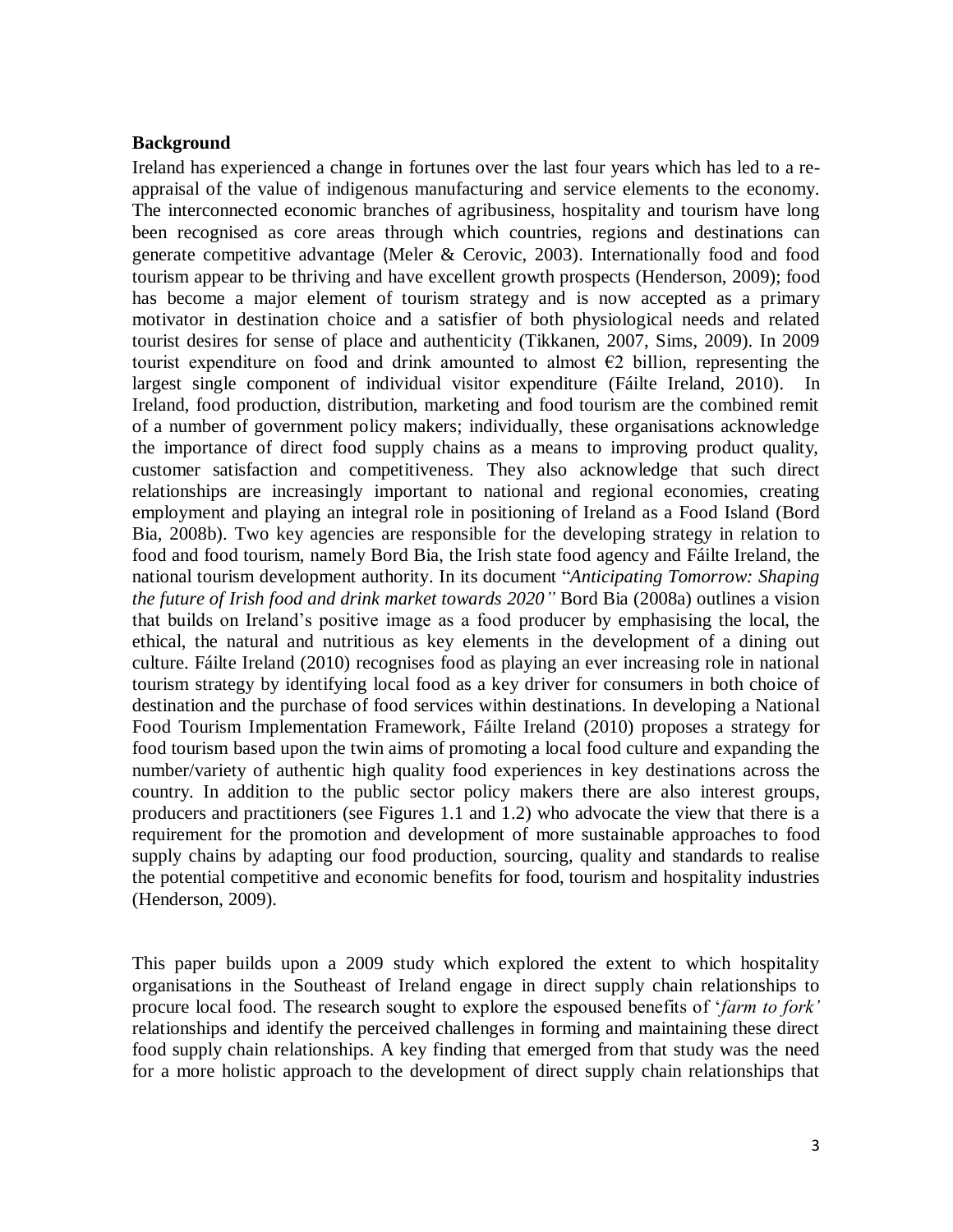takes cognisance of the views and requirements of all the stakeholders in this area (O'Donovan, Quinlan & Barry, 2012). In light of this finding it is appropriate to engage with stakeholder groups so as to identify potential initiatives aimed at fostering an integrated approach to developing and supporting sustainable direct supply chain food tourism collaborations. By bringing together key hospitality stakeholders; such as restaurateurs, hoteliers, chefs, tourism and hospitality interest groups, with key food producing stakeholders; such as specialist growers, artisan producers and food interest groups it is hoped through open dialogue, a climate of collaboration will be fostered which will underline the inter-dependency of these groups and bring to light some recommendations for more integrated future activity. This paper presents the findings of an in-depth consultation process with a wide sample of stakeholder groups in an effort to assess the state of existing collaborations and propose a framework of tangible recommendations to enhance direct supply chain collaborations in food and food tourism. It is envisaged that this research will act as a reference point for policy makers to guide, support, facilitate and assist hospitality industry and food producers to collaborate and form sustainable strategic relationships to support the development of Ireland as a destination for food by enhancing its food tourism product.

### **Overview of Research**

This research is inspired by the findings of the O'Donovan, Quinlan & Barry (2012) study and seeks to develop upon the analysis, which was exploratory in nature. This research takes an interpretive philosophical stance as it aims to explore and describe incidences from a qualitative viewpoint (Crossan, 2003). An inductive approach is utilised which involves moving from specific observations to broader generalisation. The use of an inductive approach allows a good '*fit*' between the social reality of the research participants and ensures any emergent findings are '*grounded*' in that reality (Saunders, Lewis and Thornhill, 2003). The purpose of the present study is to further probe sectoral supply chain relationships (SCR) activity in an Irish context and ascertain how direct SCR can be fostered, supported and exploited to develop Ireland's food tourism product. The objectives of the study are;

- i. To explore the mutual benefits of direct chain supply chain collaborations among food, tourism and hospitality stakeholders.
- ii. To assess the nature and perceived impact of barriers and challenges faced by stakeholders when engaging in direct supply chain collaborations.
- iii. To identify and appraise existing initiatives aimed at fostering collaborations to support the development of food tourism.
- iv. To propose a framework of tangible recommendations and initiatives aimed at fostering and supporting collaborations to enhance food tourism in an Irish context.

In terms of the research objectives articulated and the exploratory nature of the phenomenon under investigation, a qualitative data collection method is deemed the appropriate means to support the objectives of this study. The over-arching rationale of the focus group technique for the present study as articulated by McCracken (1988) is its capability to reveal aspects and perspectives that might not emerge or be as assessable without group interaction. The nature and structure of focus groups is illustrated by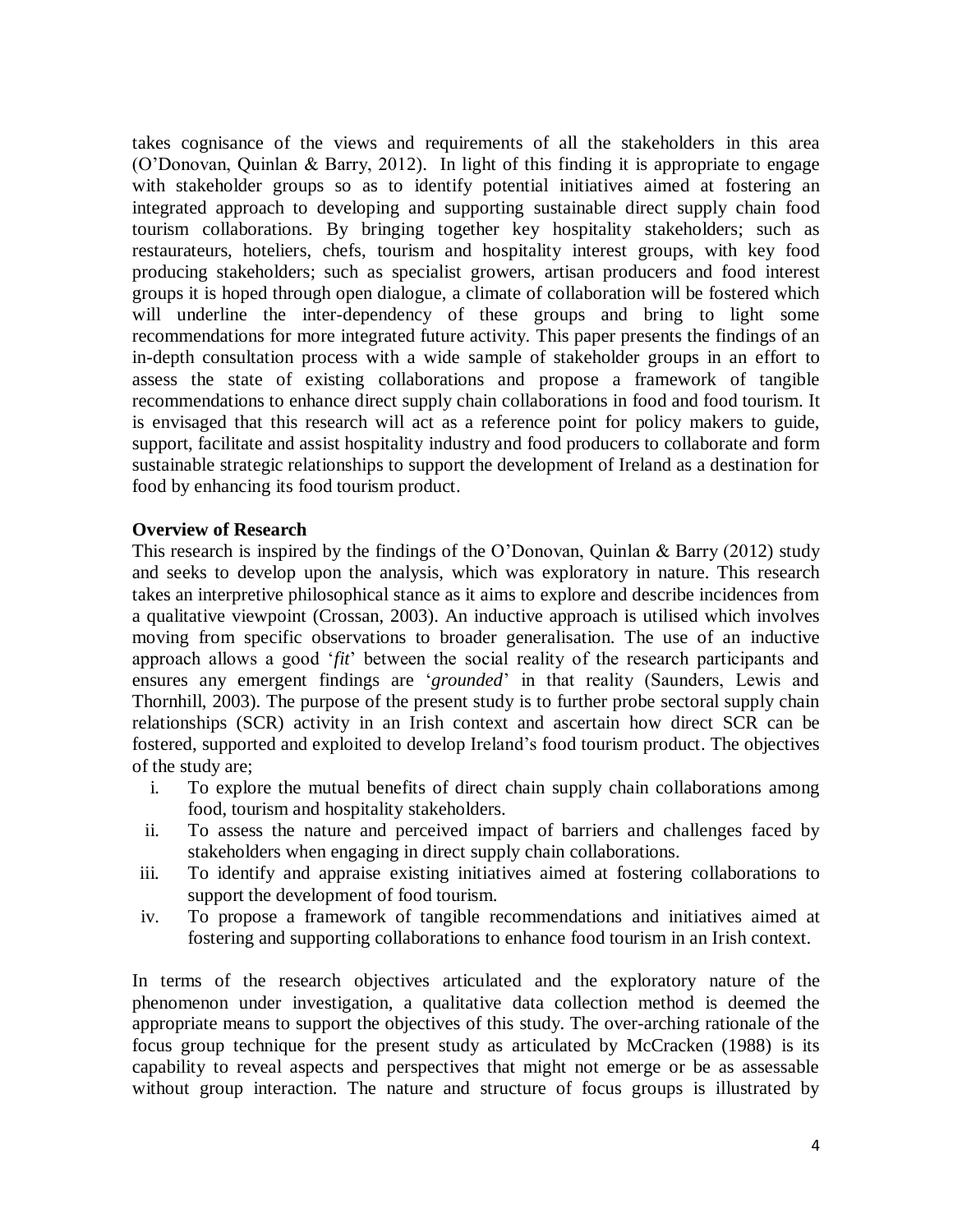Herndon (2001) who identifies focus groups as delivering a structured qualitative approach for eliciting unstructured discussion; this approach also affords researchers a first-hand opportunity to observe and document opinion sharing and explore the perspective comparisons of participants (Morgan, 1986; Morgan and Spanish, 1984). In this context the focus group approach is identified as the best qualitative method to capture the descriptive, interactive and discursive dimensions thus providing a rich set of qualitative data from a set of respondents drawn from diverse backgrounds who possess a depth knowledge and experience. The Focus group method is also advocated by who Morgan (1997) posits that traditionally the focus group method is used in an exploratory role where the research study calls for a data collection method that enables meaningful discussion of the subject matter and encourages respondents to voice their opinions and perspectives of the phenomenon under discussion. In this context a focus group can be applied as a research tool for gathering information on a topic of interest from small groups of individuals who share common characteristics or interests (Krueger and Casey, 2000). The data collected through focus groups is primarily qualitative, the emphasis is placed on discussion as "*participants get to hear each other's responses and to make additional comments beyond their own original responses as they listen to what the others have to say*" Patton (2002, p. 386). Focus groups encourage discussion, determine attitudes and behaviours, and simulate ideas among the participants (Agan, Koch and Rumrill, 2008; Zeller, 1993). It is for these reasons that a focus group methodology is chosen as it is best suited to provide rich, descriptive information from respondent's viewpoint (Fern, 2001; Fonatana and Frey, 1994). Applying a methodological approach provides an atmosphere that facilitates discussion of the topic of interest; additionally, it is an excellent way for researchers to examine underlying logic and as such can be used for the purposes of both theory development and theory confirmation in relation to food tourism.

### **Overview of Research Methodology**

The research process utilised sought to adhere to established protocols from a series of academic publications on focus groups (Kruger and Casey, 2000; Stewart *et al*, 2007; Bloor *et al*, 2001; Morgan, 1998). The first step in focus group design is to clearly articulate the purpose of the research, which in this instance is guided by the research objectives. The second step is to determine from whom information is to be sought and in this case three decisions are made to identify the sampling frame, namely, the number of each type of focus group to host, the type of participant to recruit and the desired number of participants in each group. A decision was made to host two parallel focus groups; one to solicit the opinions & perspectives of industry practitioners, the other to involve key informants from a range of industry representative bodies and public sector stakeholders to food, tourism and hospitality sectors. Industry practitioners were not recruited randomly, but rather were chosen to include an adequate spread of participant characteristics, across different categories of producers and different types of hospitality operations, so as to have an optimal spread of ideas and enable creative discussion. The food practitioner groups represented at the focus group are identified in figure 1.1 below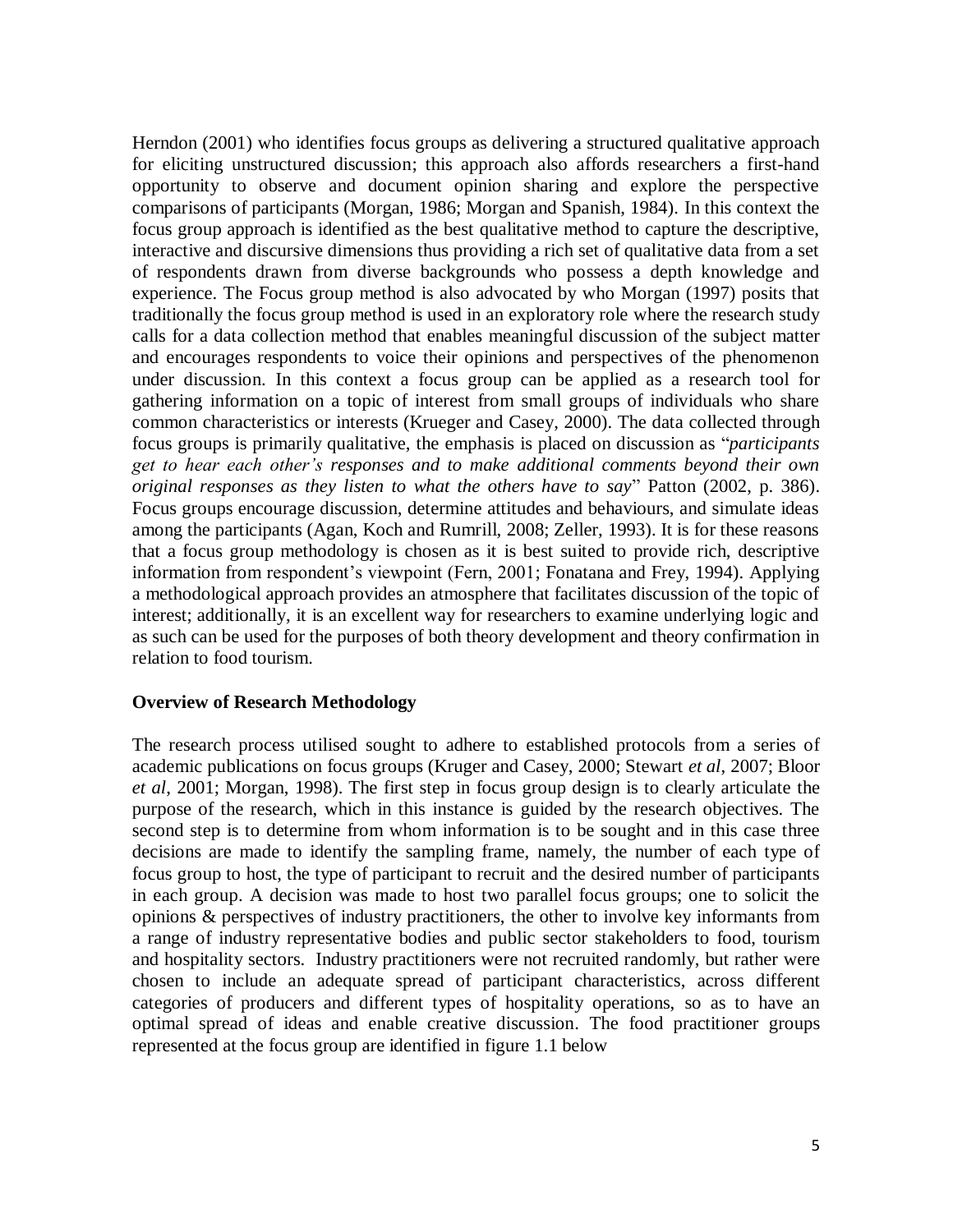

**Figure 1.1** Food Industry members represented in Practitioner Focus Group

The stakeholder group comprised of a wide variety of sectoral representatives and public sector organisations that either develop or seek to influence policy in the areas of hospitality, food and food tourism. The participants were purposefully chosen to allow for a breadth of expertise and knowledge of the topic under discussion. The number of focus group members was limited to between  $15 - 20$  participants as Fern (2001) indicates that groups larger than this number tend to focus on shared rather than unique information. The stakeholder groups represented at the focus group are identified in figure 1.2 overleaf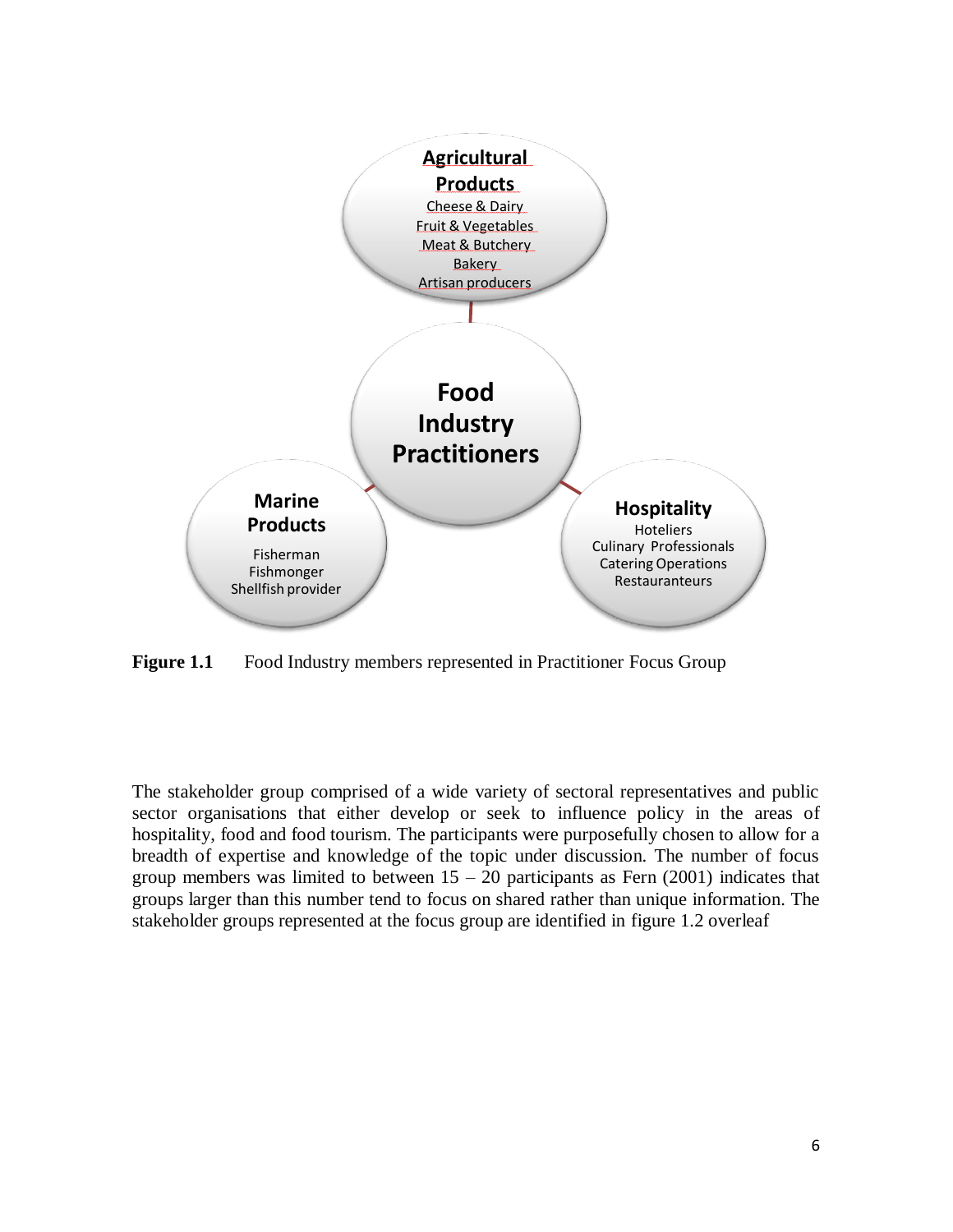

**Figure 1.2** Food stakeholder groups represented in Practitioner Focus Group

The third step in focus group design involves devising an approach to questions and structure in order to stimulate participants into discussion; this is achieved by generating questions that are actionable; questions that contribute directly to achieving the research objectives. In this context all questions are guided by the research objectives which are translated into four core discussion themes, namely an assessment of the benefits and challenges of engaging in direct supply chain collaborations, an identification and appraisal existing initiatives aimed at fostering collaborations to support food tourism; and the diagnosis of framework of tangible recommendations and initiatives aimed at fostering and supporting collaborations to enhance food tourism in an Irish context. Each theme was considered in a sequential manner by both industry practitioner and food stakeholder focus groups.

The final step is the planning and execution of the focus group session. For the stakeholder representative session (n=15) a U- Shaped layout was utilised to encourage free and open exchange of ideas (Krueger and Casey, 2000). For the practitioners' session (n=18) the room was broken down into three separate blocks facilitating six participants at each block, thus the groups worked collectively to consider topics under discussion in greater detail, this allowed for shared consideration of divergent perspectives. Moderation was provided by a member of the research team who sought to encourage and involve all participants in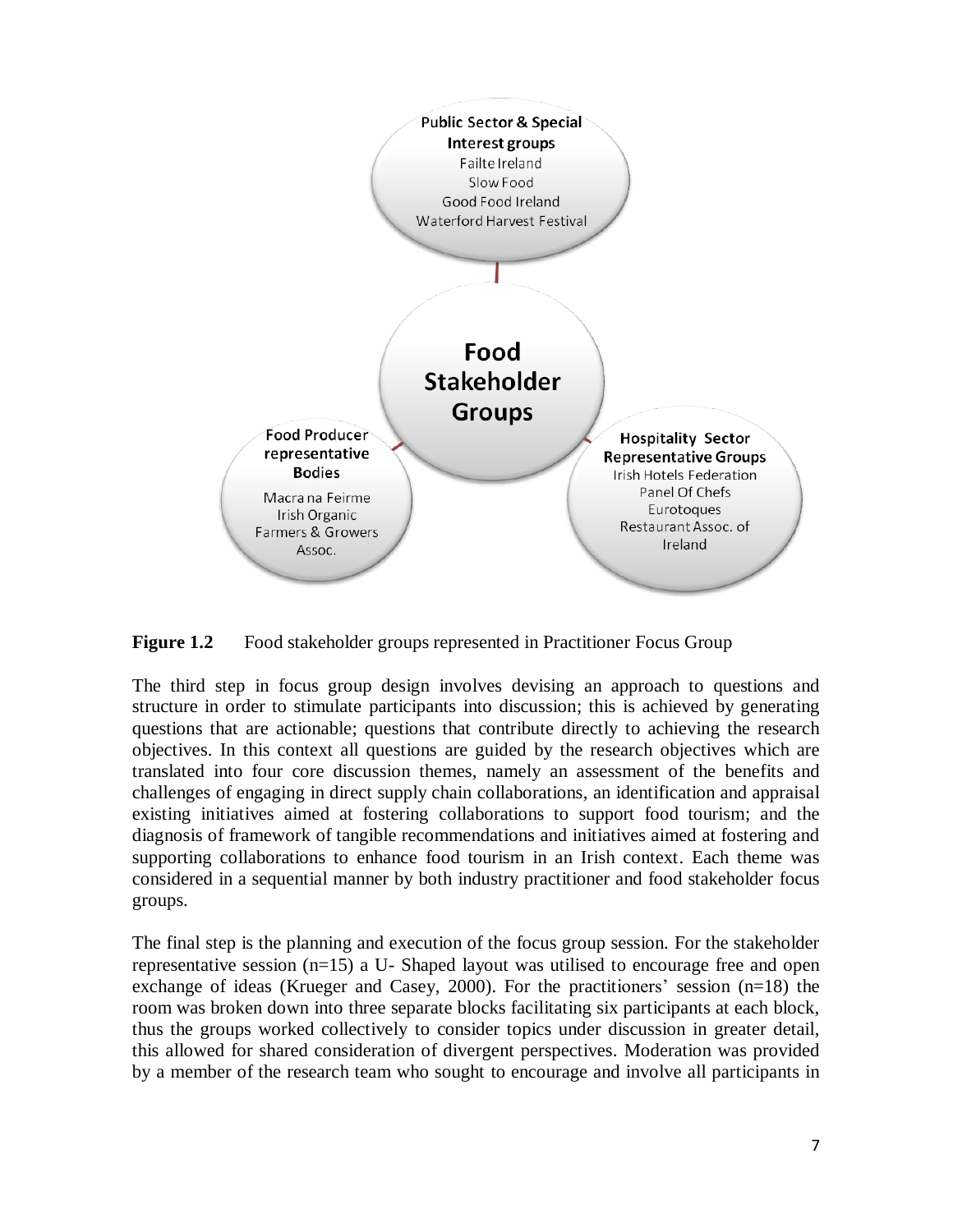expressing views constructively whilst not encountering bias or manipulation. Each focus group session began with an overview of the study; a rationale for the focus group methodology and an outline of the sequencing of discussion topics was also detailed to the participants. Time management is viewed as critically important in the mediation of focus group discussion (Stewart et al, 2007), as a consequence both sessions were scheduled to last 90 minutes with each of the four discussion themes being allocated equal time. The contributions and discussions of the focus group members were recorded through detailed note-taking and observation by two members of the research team. Summarised accounts of the opinions and perspectives articulated by focus group members were reported back to the participants at the end of each session and amended as necessary to ensure that they accurately and fully represented the participants' points of view.

The effectiveness of any research methodology is evaluated to a large extent on the degree to which findings are deemed to be both reliable and valid. According to Bryman and Bell (2007:163), reliability "*refers to the consistency of a measure of a concept*". Validity is concerned with the integrity of the findings; "*whether the findings are really about what they appear to be about*" (Saunders et al., 2003:57). In this study the focus group format and questions were pre-tested with a small group of industry and academic informants who concurred that the measures reflected the concepts to be evaluated. It is also asserted that compliance to well-established design considerations, the development of a detailed protocol and implementation of triangulated data recording methods reduce possible threats to reliability.

#### **Research Findings**

An analysis of the respondent's demographic characteristics from both groups confirms that the participants are drawn from a set of key stakeholders representing a broad range of local, regional and national bodies, and in the case of hospitality practitioners/food producers' encompass a wide variety of types and sizes of operations. A majority of respondents hold positions at executive level within their organisations and were drawn from a diverse array of organisations and representative bodies.

**Benefits to Direct Supply Chain Collaborations for Hospitality Providers, Food Producers & Stakeholders:** The first question each focus group sought to address was to identify the benefits that stakeholder's hospitality practitioners and food producers perceive as arising from engaging in direct supply collaborations. All participants in both groups stated that they receive tangible benefits from direct supply collaborations and a range of benefits were articulated; the benefits are classified by the researchers into a number of categories based on their main area of impact including financial, service, product, sustainability, relationship and traceability benefits. The focus group members re-affirmed all benefits espoused in the 2009 study of hospitality practitioners, however given the larger and more disparate sample of respondents additional benefits were identified under each of the categories which are marked with an asterisk in Table 1.1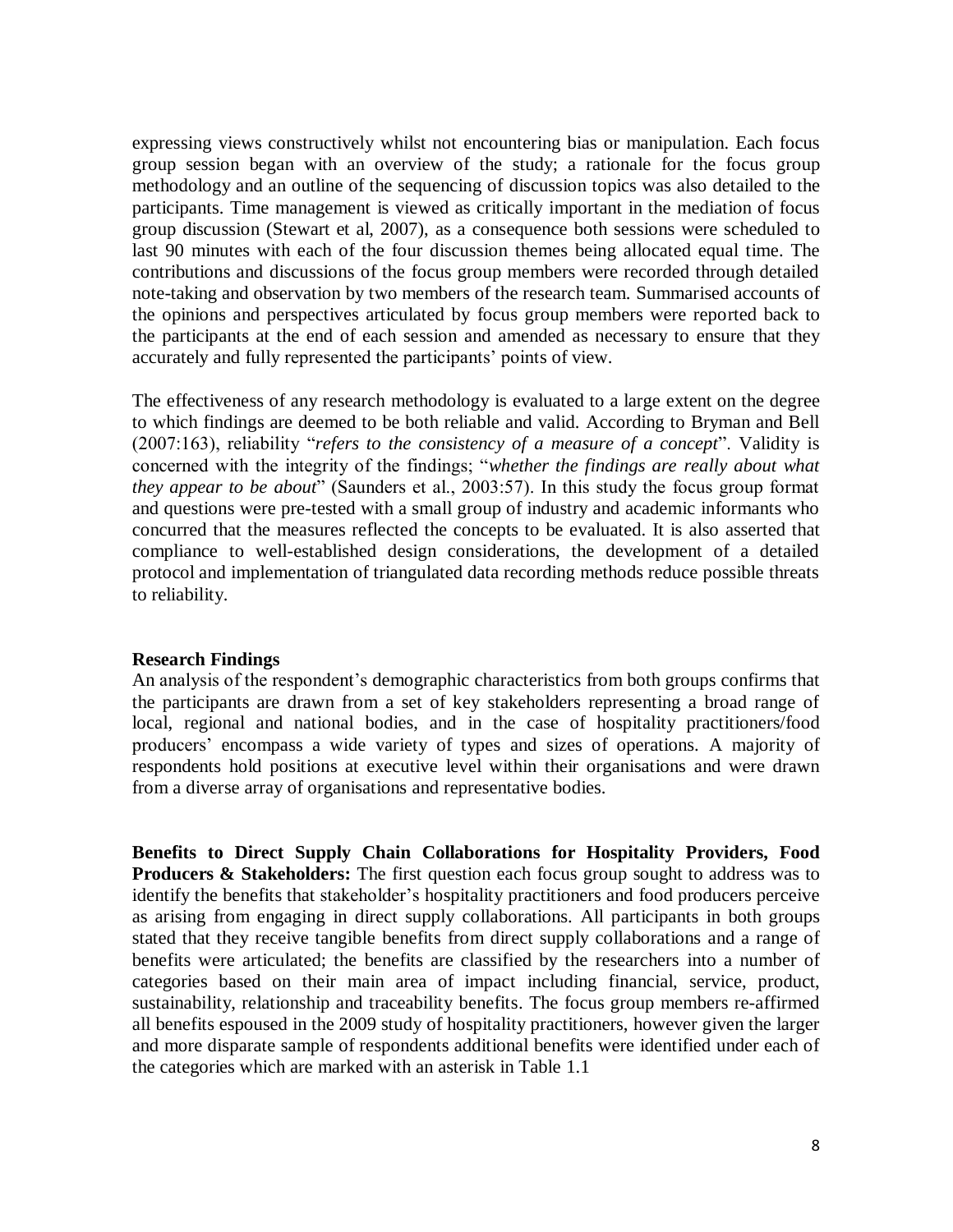| <b>Perceived Benefits arising from direct</b><br>supply collaborations                                                                                                    | Perceived challenges associated with<br>the formation of direct supply<br>collaborations                                                                                                                                          |  |
|---------------------------------------------------------------------------------------------------------------------------------------------------------------------------|-----------------------------------------------------------------------------------------------------------------------------------------------------------------------------------------------------------------------------------|--|
| <b>Financial</b><br>Perceived increase in Value for money and<br>price                                                                                                    | <b>Financial</b><br>Concerns regarding<br>Economic environment*<br>Value for money<br><b>Credit Facilities</b><br>Payment Terms*                                                                                                  |  |
| <b>Service</b><br>Improved<br>Delivery<br>Reliability<br>Responsiveness<br>Level of Service<br>Availability of products<br>Consistency<br>Flexibility<br>Food Experience* | <b>Operational</b><br>Challenges with<br>Ordering<br>Delivery<br>Consistency<br>Contact<br><b>Stock Control</b><br>Concern about<br>Levels of customer focus<br>Wastage<br>Availability of products<br><b>Number of Suppliers</b> |  |
| Product<br>Improved<br>Freshness<br>Quality<br>Variety<br><b>Standards</b><br>Seasonality<br>Authenticity*                                                                | Product<br>Perceived limitations with<br>Variety<br>Product sophistication*<br><b>Quality &amp; Standards</b>                                                                                                                     |  |
| <b>Sustainability</b><br><b>Better Purchasing Policy</b><br>Greater utilisation of Local produce<br>Ethical and social responsibility*                                    | <b>Sustainability</b><br>Trust<br>Communicating Provenance*                                                                                                                                                                       |  |
| <b>Relationships</b><br><b>Improved Communication &amp; Trust</b><br><b>Better Information Supply</b>                                                                     | Relationships<br>Perceived as Time-consuming<br>Issues pertaining to<br>unity among stakeholders*<br>Developing Trust<br>Cooperation vs. Competition*                                                                             |  |
| <b>Traceability</b><br>Improved Product Knowledge                                                                                                                         | <b>Traceability</b><br>Hard to establish exact supply route<br>Variance in Detail of Information<br>provided*                                                                                                                     |  |
| Regional<br>Destination Image & Brand Building*<br>Creating Authenticity 'Sense of Place'*<br><b>Strategic</b>                                                            | Regulatory<br>Breadth of Regulation*<br>Associated Cost of Compliance*<br>Consumer                                                                                                                                                |  |
| Improved perception of Irish Food*<br><b>Building Consumer Awareness*</b><br>Promotion of Food Culture*                                                                   | Need for improved communication<br>to consumers*<br>Keeping pace with changing trends*                                                                                                                                            |  |



Table 1.1 Perceived Benefits and Challenges of Direct Supply Chain Collaboration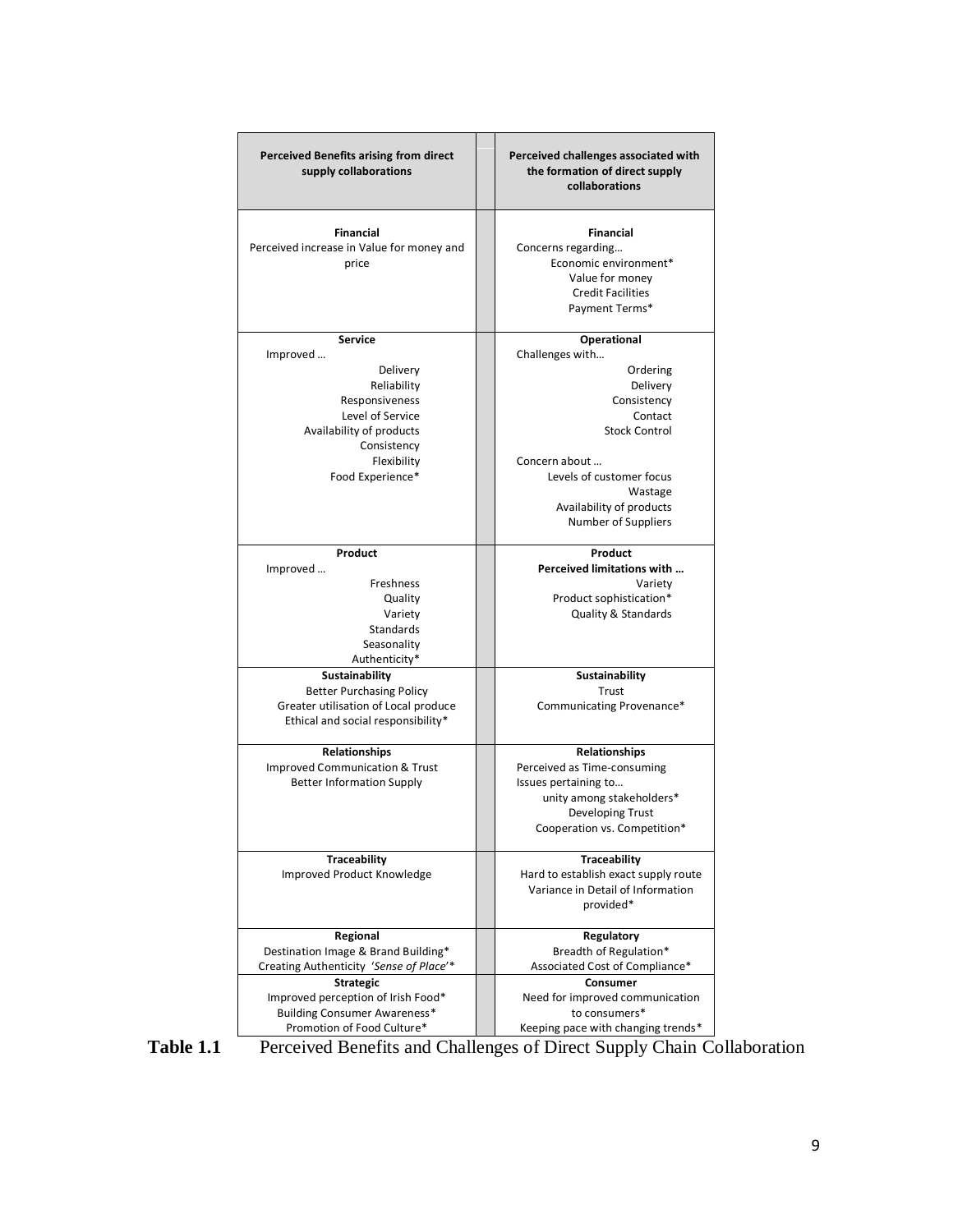The primary consensus among the hospitality practitioners and food producers is that the main benefits arising from direct supply collaborations can be attributed to product and service benefits. In relation to food products, the core benefits cited were freshness, quality and seasonality. In relation to service benefits the core benefits espoused were consistency of produce and flexibility of delivery. The dual aspects of sustainability and traceability also came to the fore in the conversation, particularly in the context of food production; the group recognised the growing market importance of local and seasonal products and the use of traceability as a unique selling point. The main difference among the group was in relation to levels of cognisance of the financial benefits of supply chain collaborations, while it was evident that both hospitality practitioners and food producers acknowledged the financial rewards that could be accrued and that *added value* was being received through direct supply collaborations, it was evident that many of the practitioners expressed issues in relation to economies of scale and an absence of the opportunity to bulk buy at a discounted cost.

The stakeholder focus group acknowledged many of the benefits that had been stated by the practitioners/producers; however it was evident that this group considered the benefits in a more nuanced form, by identifying and illustrating a number of further benefits of direct collaborations and espousing benefits that could be classified as more strategic in nature; the group highlighted elements such as authenticity, experience, destination and regional branding, added value in terms of customer perceptions, ethical and social responsibility, building customer awareness. The group spent a considerable amount of time discussing customer and tourism based outcomes such as the impact of direct supply chain collaborations in food as a means to generate positive images and create a sense of place experience through authenticity. There was also consensus among the group that more and better direct supply chain collaborations enhanced the branding of destinations which could contribute added value through favourable perceptions of the exploiting the connection between food and place. Direct supply chains in food were also viewed as a means to generate social and ethical awareness on a local and regional levels thus feeding in to the idea of Ireland as *Green Island*.

**Challenges to Direct Supply Chain Collaborations for Hospitality Providers, Food Producers & Stakeholders:** The perceived challenges associated with the formation of direct supply collaborations was the second topic under consideration by each focus group. The findings were classified into seven categories representing the main areas of impact including financial, operational, product, sustainability, relationship, regulatory and consumer issues. As with the preceding discussion regarding the benefits of direct supply chain collaborations, respondents confirmed and added to the findings of the 2009 study with regard to the challenges faced by those engaging in direct supply collaborations, however the wider membership of the current focus group study also enabled the researchers to explore in more detail the exact nature and extent of the challenges identified by hospitality practitioners, food producers and stakeholders.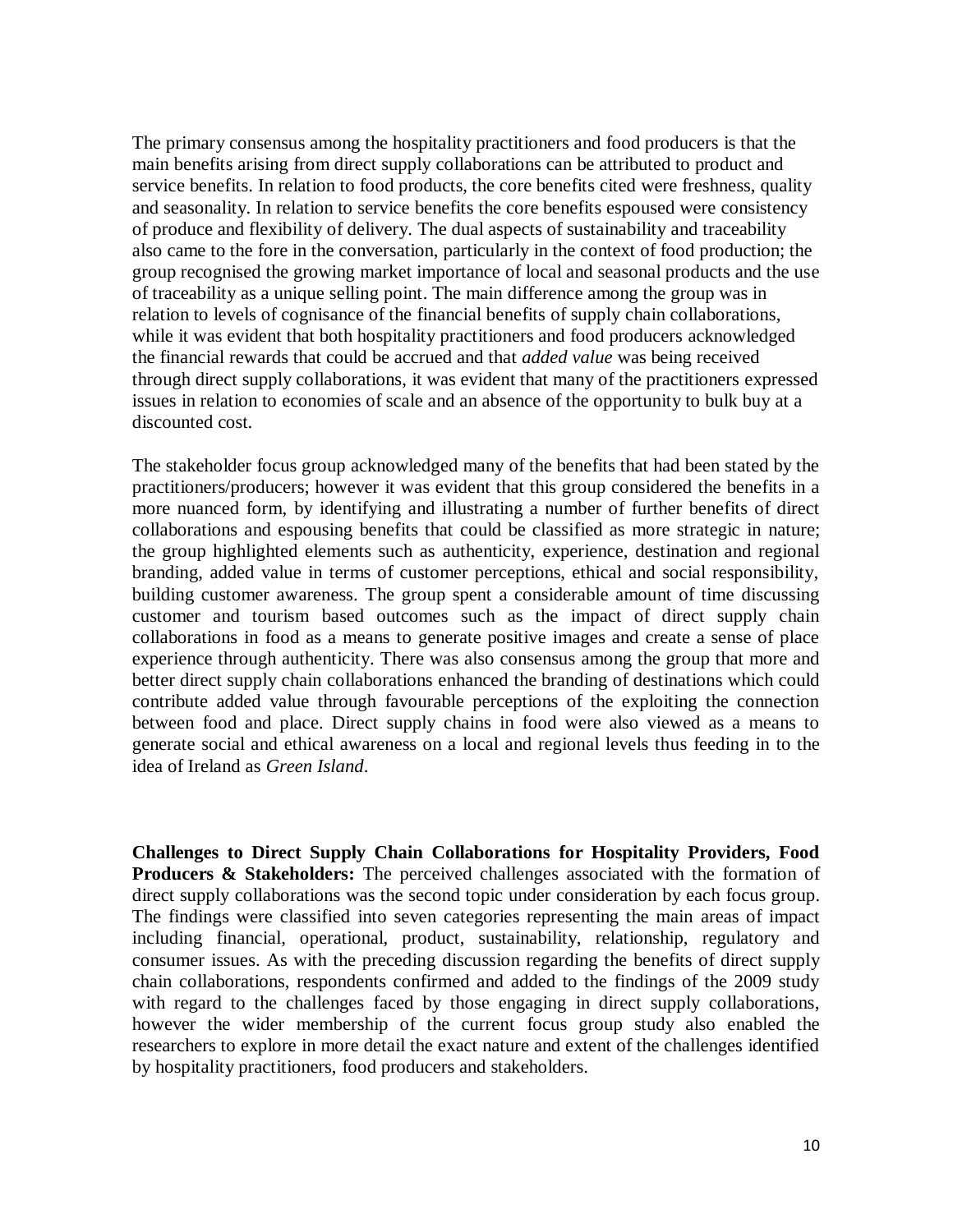The major challenge facing both groups is the prevailing economic climate; all parties expressed the view that the market was both depressed and fickle; however majority of practitioners and producers expressed concern with regard to the financial challenges associated with direct supply collaborations between smaller organisations, in particular issues such as costs, credit facilities and terms of payment. Operational challenges concerned purchasing, ordering, integration of processes and procedures were also reiterated as posing organisational challenges for both sides of direct supply collaborations. Additional obstacles discussed by practitioners/producers during the focus group included issues such as traceability, product sophistication and quality control. All participants voiced concerns regarding traceability and there was broad agreement with regard to a perceived lack of refinement of products for the *trade*. Food producers acknowledged that in some cases that there had been quality and refinement issues, however in the majority of circumstances such issues have been resolved through better communication between suppliers and purchasers and that it is only flawed *perceptions* that now remain, which may need to altered to reflect the changed reality. Challenges pertaining to traceability, information provision and quality assurance procedures observed during this production process were discussed, participants pointed to the a wide array of regulatory barriers as being one most persistent challenges when engaging in direct supply chain collaborations. The breadth and quantity of regulations were identified as being very cumbersome to navigate, whereas the requirements and associated costs of compliance were deemed prohibitive and overly restrictive in nature.

The stakeholder focus group affirmed much of what been stated by the practitioners/producers; however it was evident that this group considered the challenges at a macro level by highlighting sectoral issues including lack of unity between food stakeholders and challenges in moving toward co-operation rather than competition so as to develop regional *food culture*. The group expressed that one of the greatest challenges faced when developing direct collaborations is requirement for a more unified approach between suppliers and practitioners; for the most part supply chain activities in the hospitality sector were perceived as being more transactional than relational, and that efforts should be focused toward communicating the value of direct collaborations at both strategic and operational levels. Stakeholders also espoused a need for more co-operative rather than traditional competitive approaches in the establishment of direct collaborations, in particular participants suggested that a lack of co-operation was evident in relation to sharing knowledge, skills, developing links and entering to new markets.

A need to better communicate the concept of *added value* of sustainable local food to consumers was seen as being of growing importance, as was the need to build awareness of food origins. The stakeholders articulated a growing need to better communicate provenance of food in response to the emergence of a more discerning and sophisticated consumer. There was full agreement among the stakeholder group that Ireland has a nascent food culture and while there are some great initiatives, a requirement exists for a more supportive and collaborative approach to highlighting provenance, developing consumer awareness of the benefits of direct food supply. The increasingly discerning and trenddriven consumer was viewed as a potential challenge by some stakeholders, giving rise to a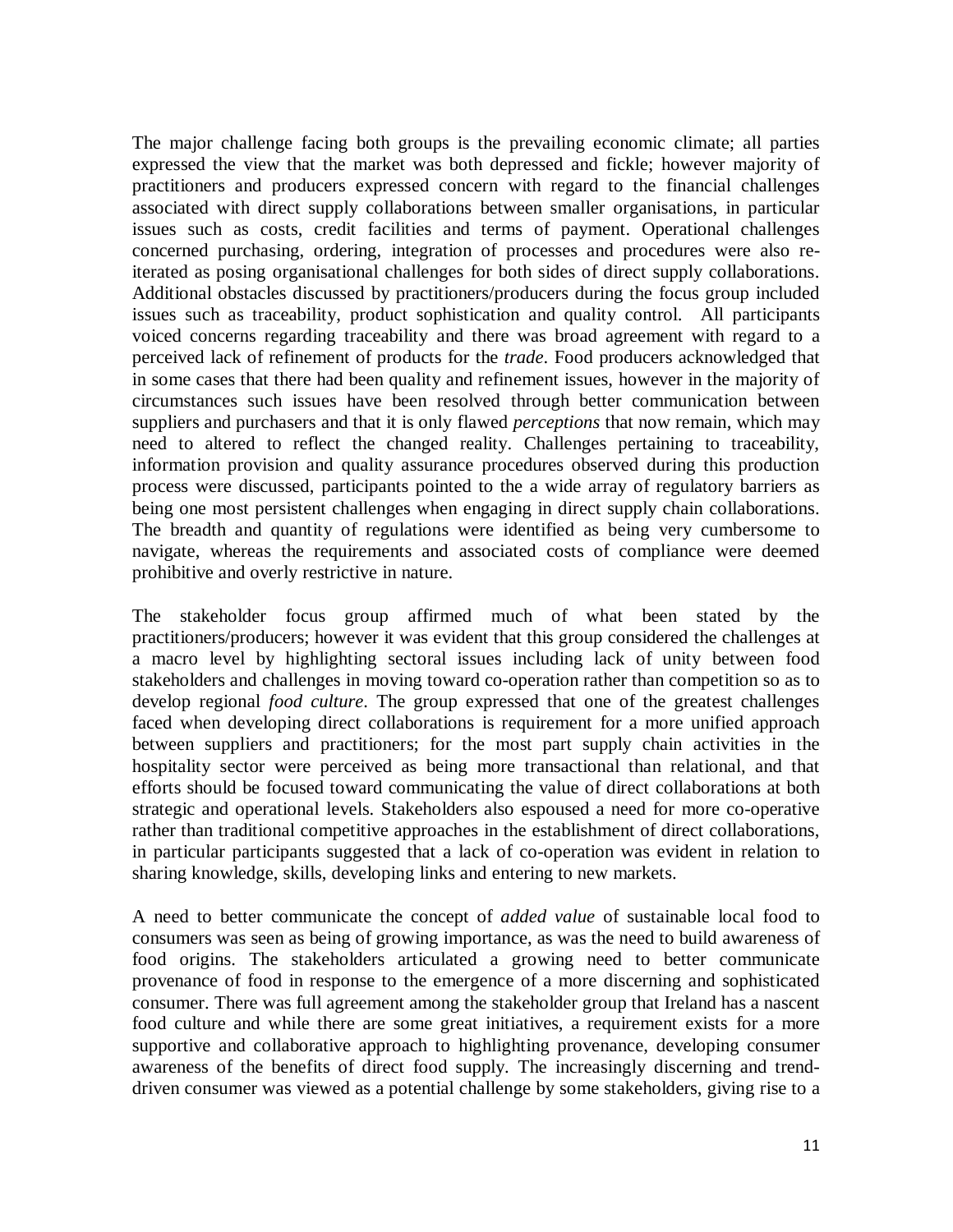growing requirement for ongoing research into the changing nature of tastes and customer trends both at home and abroad.

**Analysis of Existing Initiatives for Direct Supply Chain Collaborations:** Each focus group was asked to identify existing initiatives that acted as support mechanisms to further the development of direct supply chain collaborations. The hospitality providers and food producers were initially reticent, requiring clarification of the exact nature of what could be defined as a direct supply chain initiative, once clarified that responses could include any external assistance that either promoted or supported the formation of closer collaborations, the respondents identified a number of programs. The programmes and initiatives identified were broadly categorised based on their primary focus of activity and are listed in figure 1.3 below;



**Figure 1.3** Initiatives identified as supporting Direct Food Supply Chain Collaborations

When asked to discuss the influence and relevance of these initiatives the consensus among the group was that while many are successful and all were welcomed, there is a requirement for a more integrated approach on the part of stakeholders, particularly on a regional level as there seems to be a duplication of resources, tasks and effort in some quarters. The stakeholder grouping clearly understood what constituted direct supply chain initiatives; however, there was no significant difference in the list of programs provided. In discussion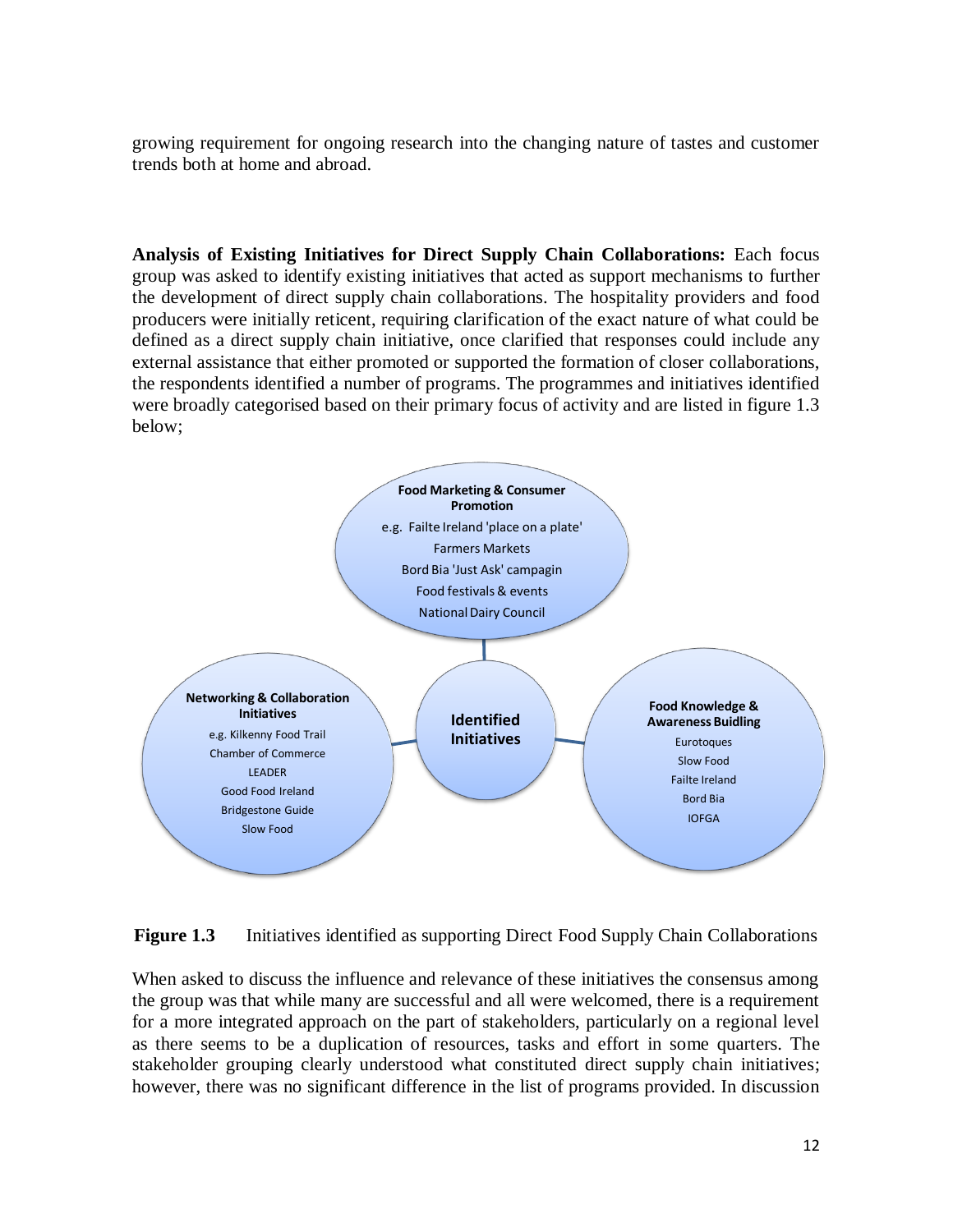it became apparent that while there is support for all initiatives, there is evidence of duplication of activities to support relationships and little or no resource-sharing or collaborative activity between stakeholder groups at both regional and national levels.

**Suggested Initiatives to Support Direct Supply Chain Collaborations:** Participants in both groups were asked to highlight some initiatives could be applied to promote and support direct food supply chains the Irish hospitality industry. The practitioner focus group and food stakeholders provided a significant number of targeted suggestions which are summarised in Table 1.2 below

| <b>Potential Initiatives</b>                            | <b>Practitioners Suggestions</b>                                                      | <b>Stakeholder Suggestions</b>                                                                                                                                |  |
|---------------------------------------------------------|---------------------------------------------------------------------------------------|---------------------------------------------------------------------------------------------------------------------------------------------------------------|--|
| <b>Food Marketing / Promotion</b>                       | Promotion of indigenous<br>produce                                                    | Use of a personality based<br>promotion<br>Food Heroes : initiatives to put                                                                                   |  |
|                                                         | More integrated website<br>content                                                    | a face to the producers and<br>practitioners of best practice                                                                                                 |  |
|                                                         |                                                                                       | Educating consumers in<br>relation to the value and<br>contribution of direct food SCR                                                                        |  |
| <b>Networking / Collaboration</b><br><b>Initiatives</b> | Database as an interface<br>between producers and<br>practitioners                    | More support for existing and<br>greater effort in establishing<br>new networks                                                                               |  |
|                                                         | Structures to support more<br>producer collaboration in<br>food distribution          | Creating regional food hubs &<br>food-producer events<br>Co-operatives for marketing<br>and distribution channels                                             |  |
| <b>Knowledge / Awareness</b><br><b>Building</b>         | Direct SCR tool kit<br>Protection of Indigenous<br>products<br>Knowledge Development: | Educate producers as to the<br>value of marketing and<br>understanding distribution<br>channels<br>Promote added organisational<br>& consumer value of direct |  |
|                                                         | short sessions & longer<br>educational programmes                                     | <b>SCM</b><br>More inclusion of sustainable<br>food in education curricula at<br>all levels                                                                   |  |

| Table 1.2 | Suggested Initiatives to support Direct Supply Chain Collaborations |  |  |  |
|-----------|---------------------------------------------------------------------|--|--|--|
|-----------|---------------------------------------------------------------------|--|--|--|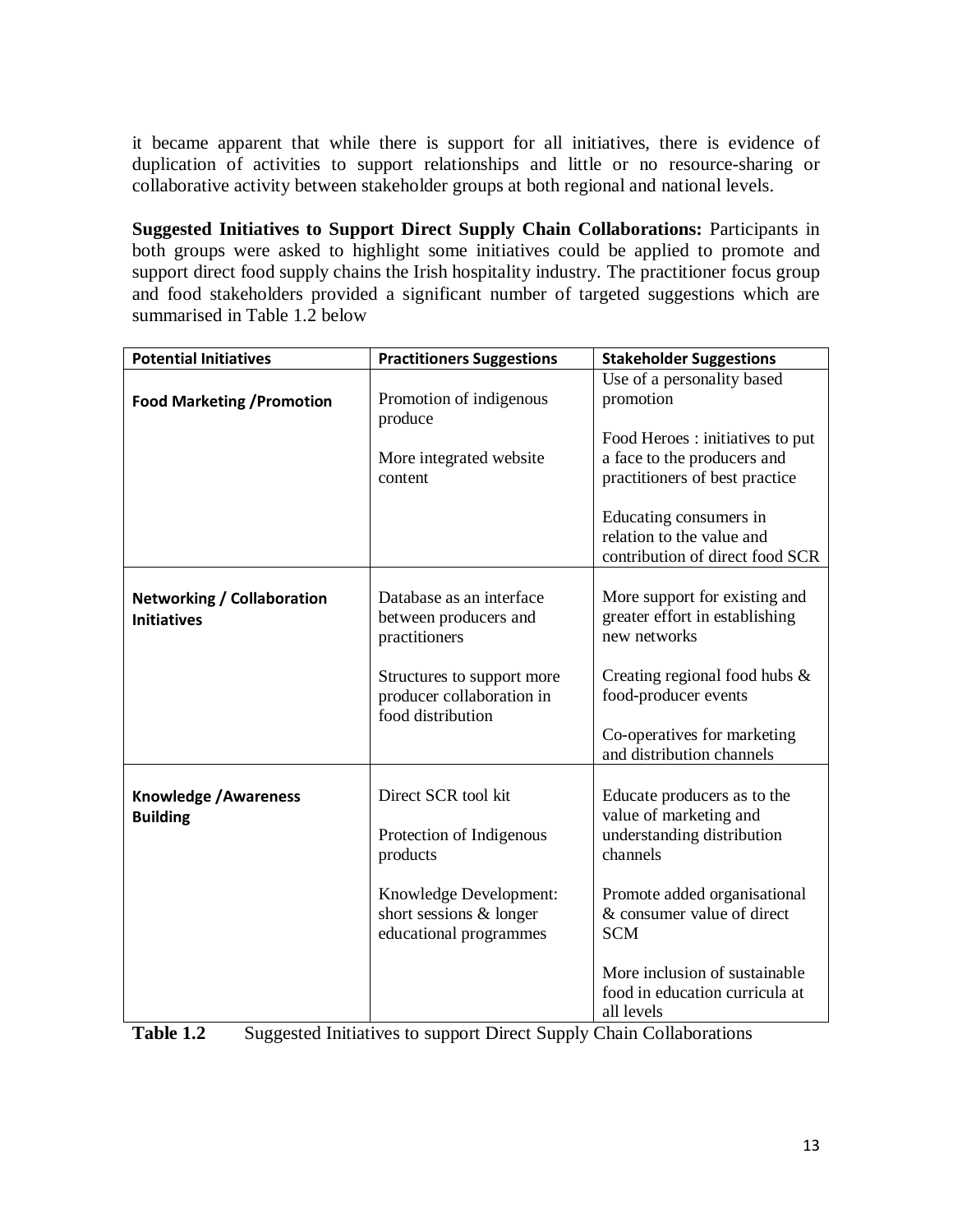Of the many suggestions proffered to promote better direct collaborations; one innovative suggestion was to develop a database that could act as an interface between suppliers and practitioners to facilitate in the development of networks on a national or a regional basis. Another was the development of a website that could be used to raise awareness of local food, it was indicated that such a website should be open access to consumers, producers and practitioners. Participants acknowledged that similar databases and websites were already in existence through state agencies, therefore there should be no need for further duplication. The group suggested that a more integrated repository was required, however this would require a greater commitment by public sector agencies and special interest groups to share knowledge and resources to create a definitive website that would cover all aspects of food product knowledge, consumer focused food promotion and address operational challenges such as access to regulation and legislative requirements. In order to overcome the frequently encountered challenge of a limited distribution network for artisan products, practitioners suggested a structured and co-ordinated approach to food product distribution, thereby enabling suppliers to reach a wider marketplace and hospitality providers access a wider range of products.

The participants expressed a desire for a more integrated educational strategy by policy makers and interest groups to promote and develop awareness, particularly in food product knowledge and sustainability, in education curricula at all levels. The development of a direct supply chain *tool kit*, supply chain collaboration management information sessions and workshops on coping with legislative frameworks were also identified as possible remedies to existing knowledge gaps. The protection and promotion of indigenous produce was suggested as an initiative that could be developed at relatively little cost, this initiative would serve dual purposes acting as a promotional tool for producers and a unique selling point for practitioners. Participants indicated that one body should be charged with the promotion and development of direct SCR, however all parties were in agreement that fees could not be charged for supports in the current economic climate.

Stakeholders acknowledged while there are a number of successful support initiatives, from a sectoral standpoint there is a requirement for a more integrated approach on a national, regional and local basis, one that is based on affiliation and co operation. One of the clear recommendations from the stakeholders is the requirement for greater commitment to the development of food networks as support systems for both producers and practitioners. The group agreed that existing food networks act as conduits between producers and industry; however the development of regional networks could act as platforms to create hubs/ cooperatives that could help producers to develop collaborative marketing and distribution channels. Networks could also be used to disseminate information, establish trade fairs and promote regional food. The focus group identified that promotion of supply chain collaborations should be considered on a national basis through the use of a personality or the personal based promotion and initiatives to "*put a face to the producers and practitioners of best practice*". The group recognised that there is a requirement for a change/modification in the perception of consumers in relation to the value and contribution of collaborations from the environmental (green), health, economic and societal perspectives. The stakeholders also identified education as one of the key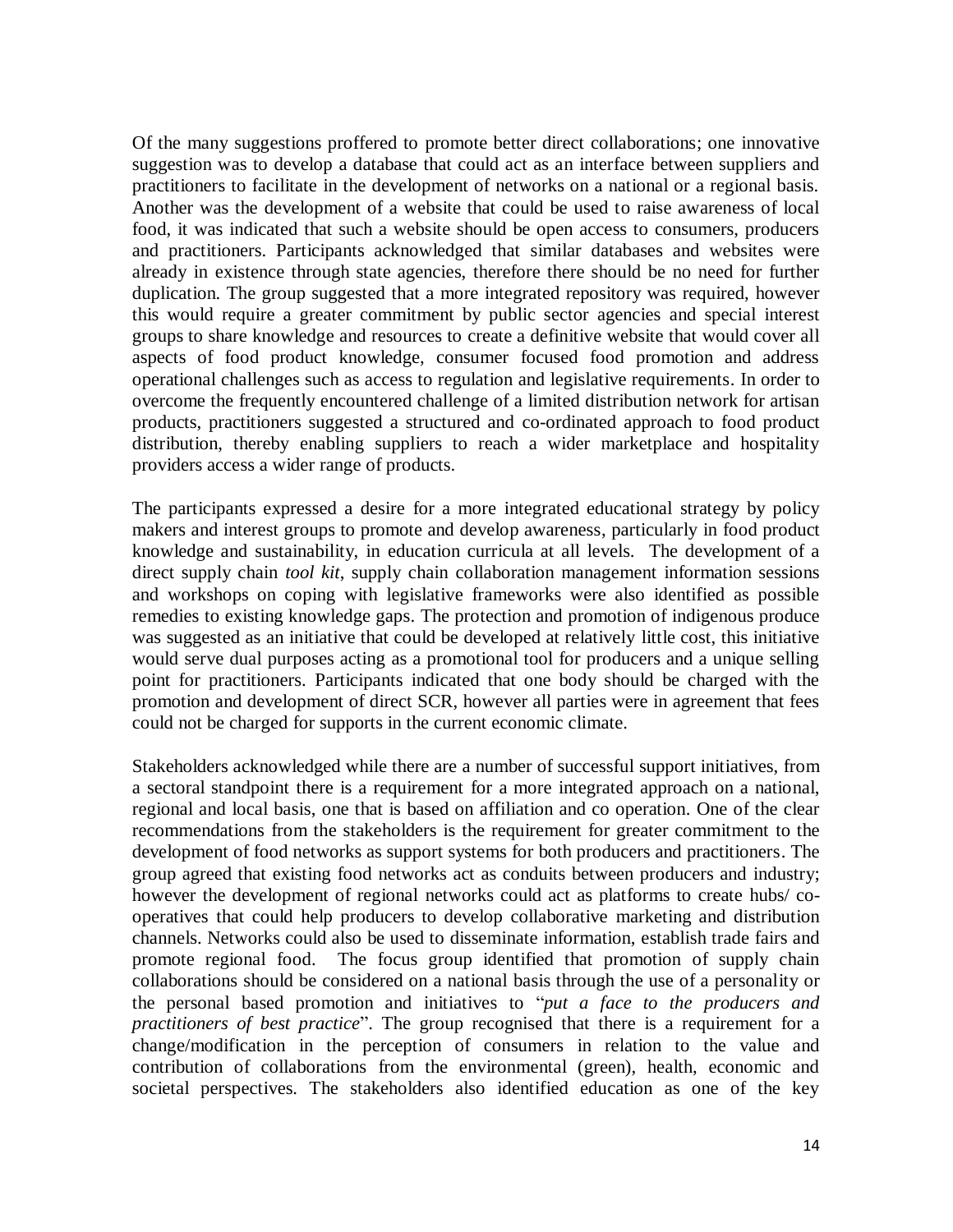initiatives that will influence collaborations in the future, suggesting that education should be utilised to promote indigenous food through formal and informal processes; from hospitality, tourism and culinary education, to the development of network based initiatives to educate producers as to the value of direct supply chain collaborations.

**Discussion & Recommendations**: The findings of the primary research strongly confirm the acknowledged operational and strategic benefits to food and hospitality organisations of forming direct supply collaborations, but furthermore the findings additionally corroborate the benefits for destinations and regions in terms of positive social, economic and tourism outcomes. It was clearly articulated that closer linkages between local food producers and hospitality providers was central to generating positive destination images, at both national and regional levels, so as to build authentic tourism experiences through a strong connection between food and place.

The focus group discussion though broadly positive in its perception of direct supply collaborations, did uncover some challenges faced by food producers and hospitality providers in seeking to form closer supply collaborations. Some of these challenges were operational and mirrored the inevitable trade-off that must be made between bulk buying from large wholesaler organisations with favourable credit facilities and large variety of internationally-sourced products to sourcing locally from smaller producers, with seasonal limitations and smaller distribution capabilities. These trade-offs are to be expected and all practitioners agreed that they could be effectively overcome through improved sectoral communication of the many benefits of direct supply collaborations. A notable and perhaps more critical challenge for many of the practitioners was an articulated difficulty in forming direct supply relationships. This challenge ranged from difficulties in becoming aware of potential supply chain partners, overcoming regulatory barriers and structuring direct supply relationships once the initial contact had been made. Part of this perceived challenge in forming and fostering direct supply chain collaborations was a perceived imbalance between the distribution capabilities of local producers and the distribution expectations of hospitality organisations. A key concern of practitioners was the challenge of establishing provenance and branding local food. All participants saw this as critical to the building of a strong regional food culture yet many practitioners felt ill-equipped in formally designating and branding indigenous products. Communicating with consumers the benefits of local, sustainable and seasonal food was another issue with which many practitioners had had difficulty and although many such initiatives do exist at a national level, many practitioners felt that a more integrated approach was required to educate and build consumer awareness of the importance of supporting direct supply collaborations.

The discussion of initiatives to foster direct supply chain collaborations was based on a strong desire by both practitioner and stakeholder groups to overcome perceived barriers to direct supply collaborations so that the benefits of these relationships could be reaped by all. From the research presented it is evident that there is a requirement for a more proactive and strategic approach to support direct food supply chain relationships in Ireland; what is essential is a collaborative approach between the agribusiness, hospitality and tourism sectors so that competitive advantage can be attained equally by all parties. Such an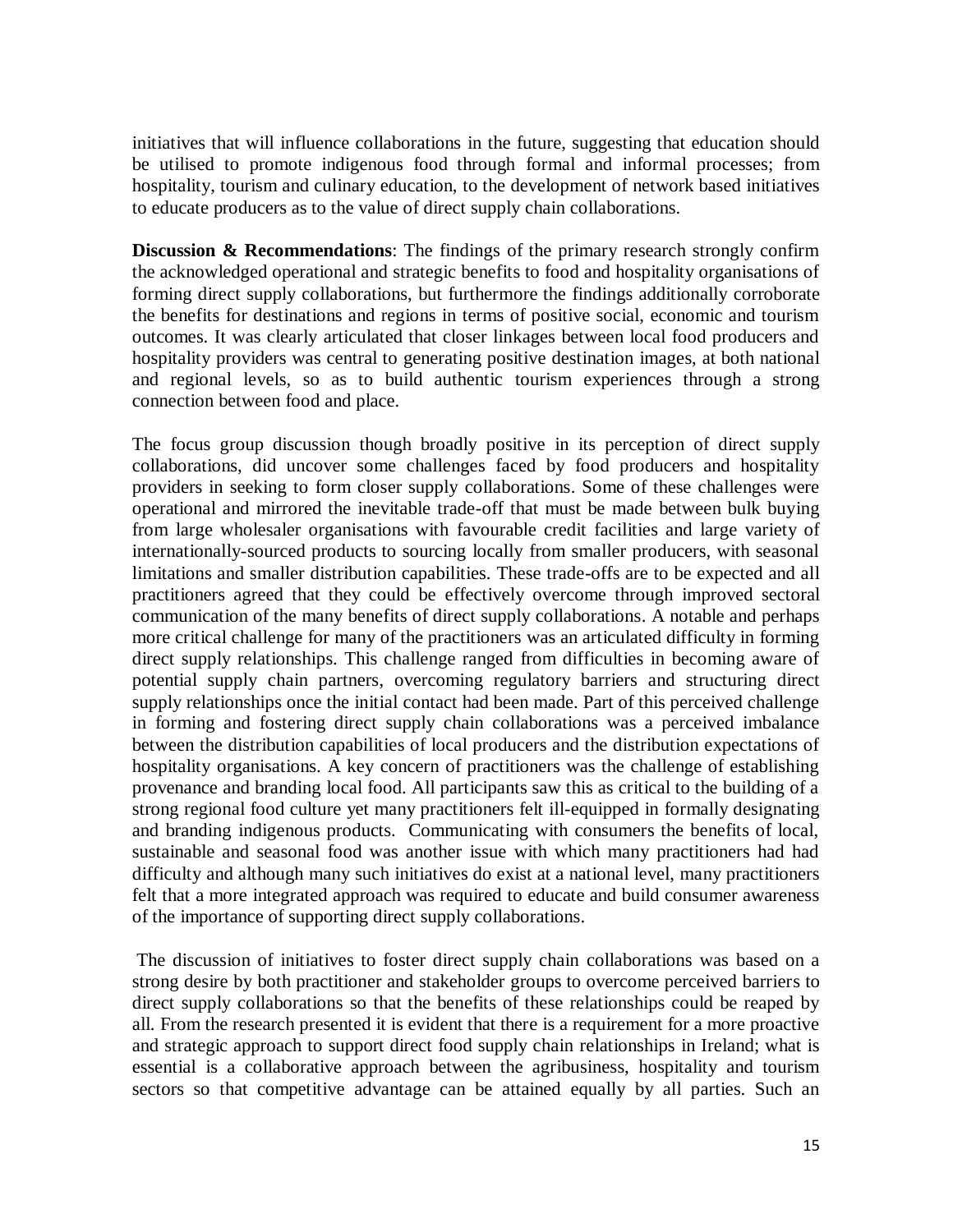approach calls for both national and regional initiatives that embrace connectivity and creativity between stakeholders, producers and practitioners, however for these initiatives to have optimal impact a clear framework to direct, support and integrate such initiatives must be put in place. There are four elements required as a basis to support direct supply chain relationship initiatives, namely, policy, promotion, awareness and network building.

There is a requirement for clear unambiguous national policy in the area of direct supply chain collaborations. This policy must not only highlight the competitive and economic value of such activity but additionally communicate the social, environmental and sustainable contribution such relationships endow on regions and communities. While it is acknowledged that food production, food supply, food promotion, food regulation and food tourism are the remit of a number of state orgasniations and are the concern of a myriad of representative bodies and special interest groups, it is only with unified policy development and stronger inter-organisational integration can greater collaboration between stakeholders, producers and practitioners be fostered and supported

Building awareness of food product knowledge and sustainability is an additional means by which to develop and support direct collaborations. Such promotion and awareness building will have to be incorporated at all stages of education, from primary to forth level and would additionally require professional development opportunities for those engaged in food activities through subject specific courses, information sessions and workshops that deal with the complexities of direct supply chain collaborations.

A consumer-directed campaign of promotion in relation to the value and contribution of direct supply chain collaborations from an environmental, health, economic and societal perspective should be considered on a national/international basis through the use of personality-based promotions that put a face to the food producers and hospitality providers that exhibit best practice in direct supply relationships.

A clear outcome of the research discussions was the finding that fostering direct supply relationships can only be delivered through the creation of strong regional networks that facilitate interactions and collaboration between food producers and hospitality providers. Such networks will allow for the aforementioned initiatives to be delivered to practitioners and enable members to collaborate in addressing challenges, creating regional food hubs, designing food-producer events and perhaps potentially establishing co-operatives for wider marketing and distribution of local food products.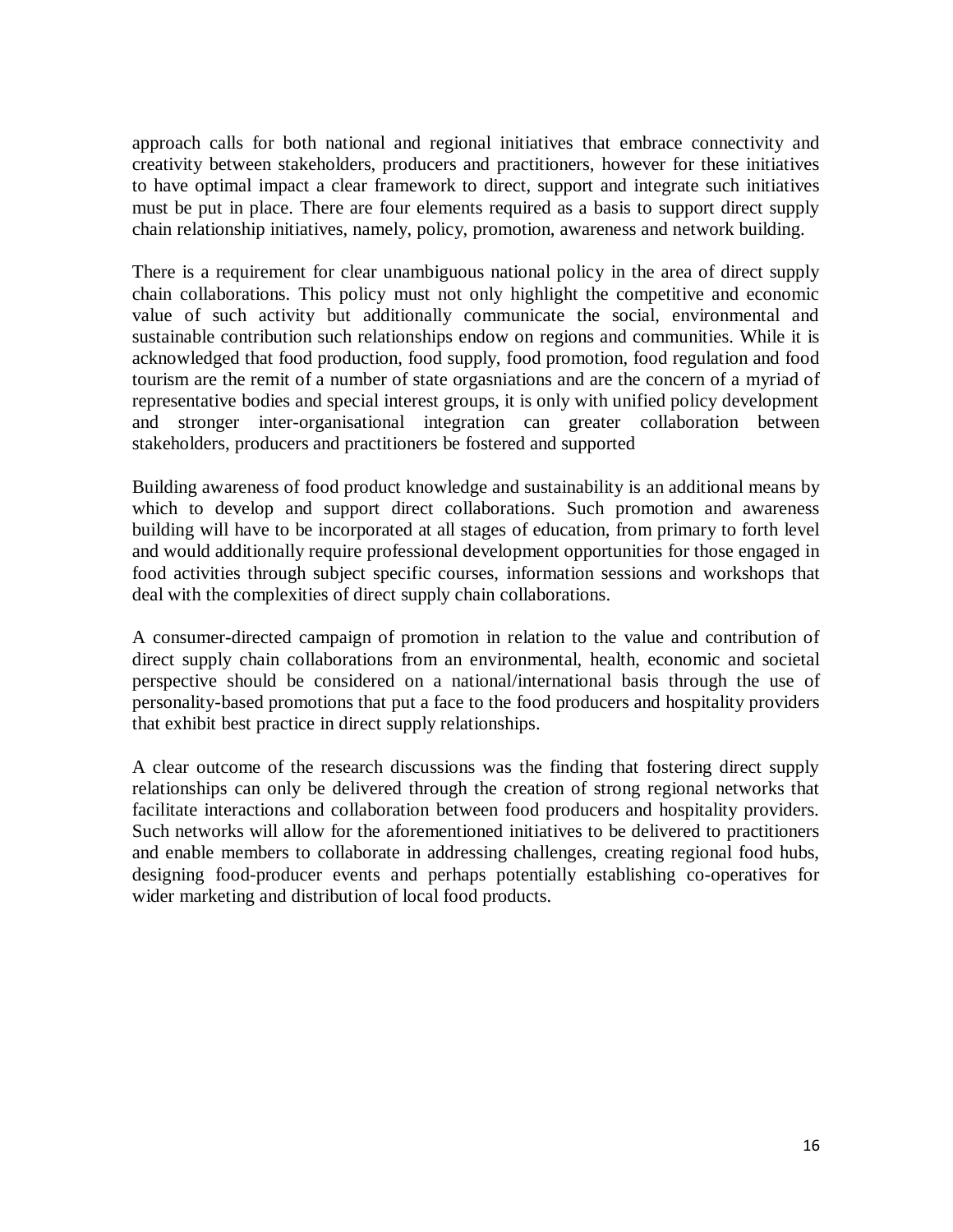# **References**

Agan, J., Koch, L., & Rumrill, P. (2008) "The use of focus groups in rehabilitation research" *Journal of Prevention, Assessment and Rehabilitation,* Volume 31(2), pp. 259- 269.

Bloor, M., Frankland, J., Thomas, M. and Robson, K., (2001) *Focus Groups in Social Research*, Sage: London.

Bord Bia, Irish Food Board (2008a): *Anticipating Tomorrow, Shaping the future of the Irish food and drink market towards 2020, available at:*

http://www.bordbia.ie/industryinfo/publications/bbreports/AnticipatingTomorrow/Anticipat ingTomorrow.pdf (accessed 15 Apr 2011)

Bord Bia (2008b), *Annual Report*, available at: http://www.bordbia.ie/aboutus/reports/Documents/Annual%20Report%202008.pdf (Accessed 05 May 09).

Bryman, A. and Bell, E. (2007) *Business Research Methods*, Oxford: Oxford University Press

Crossan, F., (2003) "Research Philosophy: Towards an Understanding"*, Nurse Researcher*, Volume 11 (1), pp. 46-55.

Dept of Agriculture, Fisheries & Food (2010) *Food Harvest 2020: A Vision for Irish Agri-Food & Fisheries,* available at: www.agriculture.gov.ie/media/migration/agrifoodindustry/foodharvest2020/foodharvest2020/ 2020strategy/2020Foodharvest190710.pdf (accessed 08 Nov 2010)

Fáilte Ireland, National Tourism Development Body (2010) *National Food Tourism Implementation Framework 2011-2013*, available at: http://www.failteireland.ie/FailteCorp/media/FailteIreland/documents/Business%20Support s/Tourism%20Sector%20Development/Food/49993\_FailteIreland\_Strategy.pdf (accessed 10 Apr 2010)

Fern, E. F., (2001) *Advanced Focus Group Research*. Thousand Oaks, CA: Sage Publications.

Fontana, A. and Frey, J.H., (1994) "Interviewing: The Art of Science" in Denzin, N. K. and Lincoln, Y. S. (Eds), *Handbook of Qualitative Research*. Thousand Oaks, CA: Sage pp. 361-376.

Henderson, J.C., (2009) "Food tourism reviewed", *British Food Journal*, Vol. 111 (4), pp.317 - 326